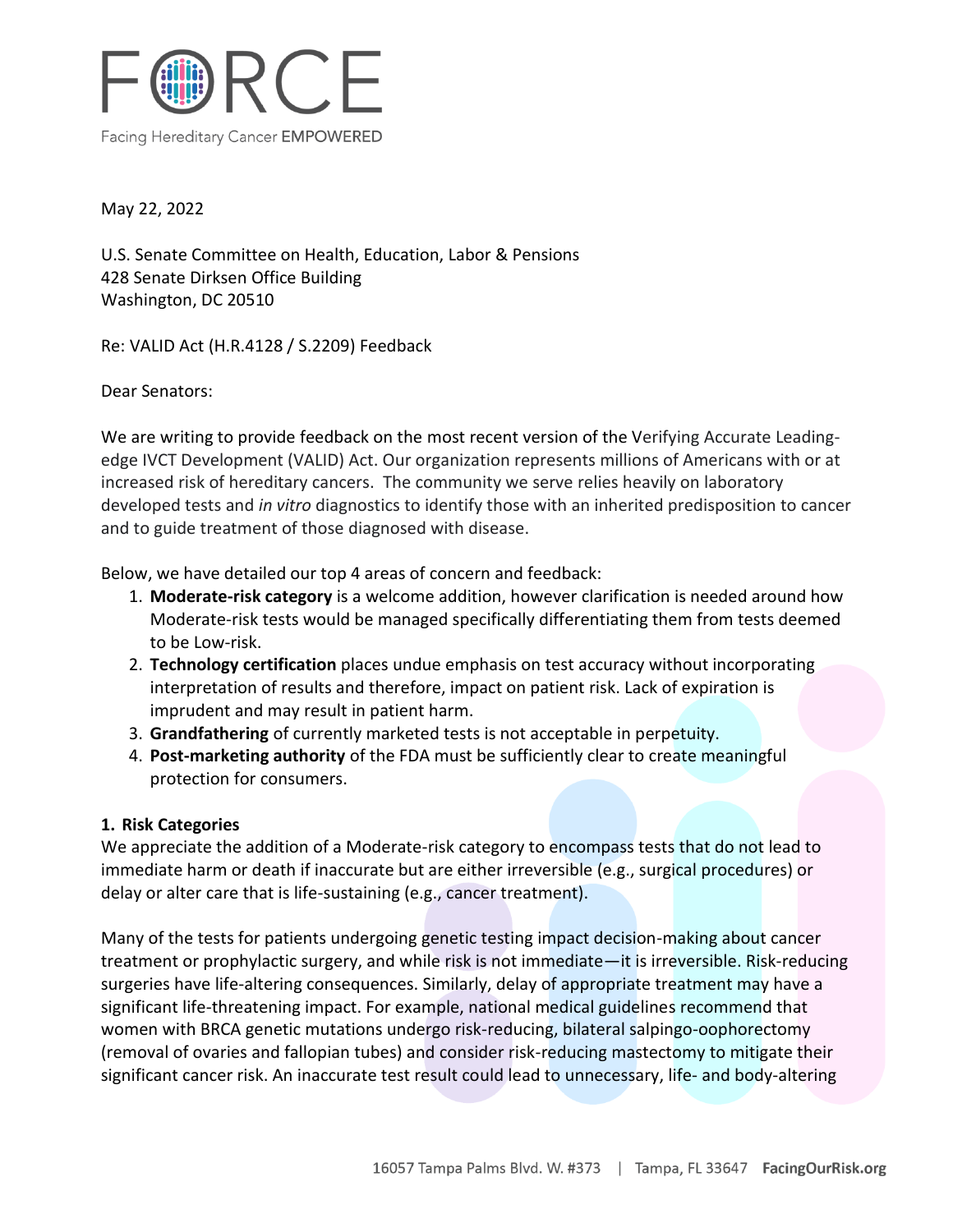surgery. Alternatively, it may result in treatment delay or health insurance denials of appropriate treatments, screening and risk-reduction measures, which can have life-threatening ramifications.

The inclusion of a Moderate-risk category for tests that are not immediately life-threatening if inaccurate, but have the potential for substantial harmful impact over a patient's lifetime (e.g., due to irreversible decisions such as surgery or modification of treatment) is beneficial to patients. However, the pathway for approval of Moderate-risk tests needs to be clarified. Tests deemed "Moderate-risk" should be subject to oversight and evaluation by the FDA for test accuracy and whether potential harm can be adequately mitigated.

Technology certification as currently drafted excludes High-risk tests but not Moderate-risk tests. Evaluation of whether a given Moderate-risk test is appropriate for technology certification is needed. Additionally, modifications under a technology certification could alter the risk category for the test. As written, no oversight of risk similarity occurs. Moderate-risk tests should also be excluded from technology certification.

# **2. Technology Certification**

The VALID Act provision for technology certification is too broad and includes potentially High- or Moderate-risk tests. As written, laboratories that do multiple tests may choose a technology certification that allows the laboratory to submit one, representative test as proof of proficiency. Approval of a technology certification application would permit a laboratory to market tests with similar clinical and analytical validity within the scope of the order—a single technology. A premarket application can serve as a representative test for technology certification.

While some tests may be sufficiently similar to a reviewed and approved test, others using the same or comparable platforms may differ in diagnostic or clinical accuracy that would impact interpretation and intended use. For example, next generation sequencing (NGS) as a platform may have verifiable accuracy in one portion of the genome but its analytic validity may differ in other regions due to the particular sequence in question.

Furthermore, as depicted, technology certification places an undue emphasis on diagnostic accuracy and similarity of test protocols while insufficient weight is placed on clinical accuracy or differences in the interpretation of test results with respect to its intended use and indications. Because the evaluation of tests is driven by the risk to patients, there is a need to adequately incorporate whether interpretation of test results (clinical accuracy) is sufficiently similar to an approved test,

or not.

A single test example may not adequately convey the clinical accuracy for a range of tests. For example, next generation sequencing (NGS) as a platform may have a verifiable accuracy of sequence results but dissimilar clinical validity—interpretation of that result and its bearing on patient health could differ dramatically with different genes or mutations. The proposed technology certification places unwarranted emphasis on analytical test evaluation and insufficient weight on the clinical accuracy or interpretability of the results for diagnostic decision-making. This process for certifying an entire class of tests based on the diagnostic accuracy of the test bypasses review of key information that impacts patient risk.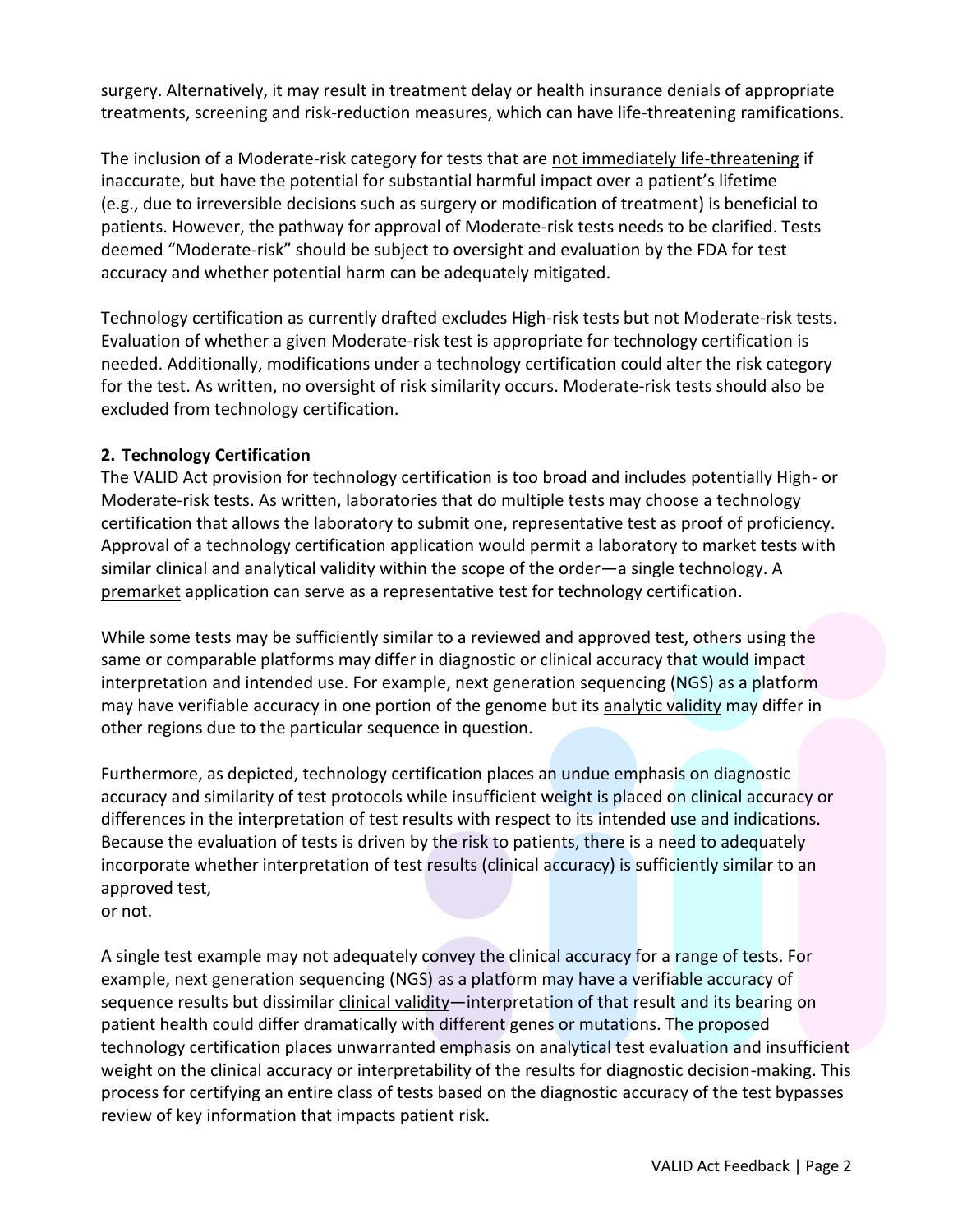## **3. Grandfathering**

Grandfathering all extant tests will result in inadequate protection for consumers. The regulatory reform proposed in this legislation is needed or the future, but also because there are currently marketed tests that are of concern. We recognize that the number of existing tests would require time for FDA review and propose that tests currently on the market not be grandfathered in perpetuity. Rather, these tests should be required to undergo FDA review within a reasonable period (within 5-7 years) after initiation of this regulatory framework.

### **4. Post-Market Authorities**

The FDA needs the clear authority to ensure the validity and quality of all tests on the market, including grandfathered tests and tests approved for use under a technology certification order.

Similarly, FDA must have sufficient post-market authority to preserve patient safety. Regulators need continuous insight into the performance of tests once they have reached the market, and the ability to request information from developers about the validity and quality of their tests. When a test appears to be delivering inaccurate and/or unreliable information to patients and providers, it is imperative that FDA have authority to take action, such as putting additional safeguards in place to mitigate risks or requiring that the test be removed from the market. As written, VALID does not provide these assurances and presents a risk to public health and patient safety as a consequence.

The Special Rule proposed for grandfathered tests (those with insufficient scientific evidence to support analytical or clinical validity) should also be applicable to tests under Technology Certification. This would facilitate the reassessment of tests accorded Technology Certification as needed.

An example of need for post-market authority is in the genetic testing area. With the expansion of genetic testing in recent years, we have seen an increase in fraudulent practices—often targeting our most vulnerable citizens. In the majority of cases, individuals with little or no healthcare background or genetics training marketed and facilitated genetic testing for a hereditary predisposition to cancer (e.g., BRCA and similar genetic mutations) at community health fairs, senior centers, nursing homes, etc.

In some cases, those tested never received their tests results. In other cases, the results were delivered by individuals who should not be engaged in the collection, interpretation or communication of medical information. As noted above in the comments regarding risk categories, inappropriate genetic testing or misinterpretation of results can lead to serious adverse outcomes for patients and their families. Our organization has filed complaints against several labs and companies—with the OIG, FTC, and state attorneys general—for false claims and unscrupulous behavior. It is important to note that we reached out to the FDA but were told that this exceeded its authority because the agency has no oversight of LDTs unless they are FDA-cleared or authorized. CLIA also indicated that it lacks authority in this matter.